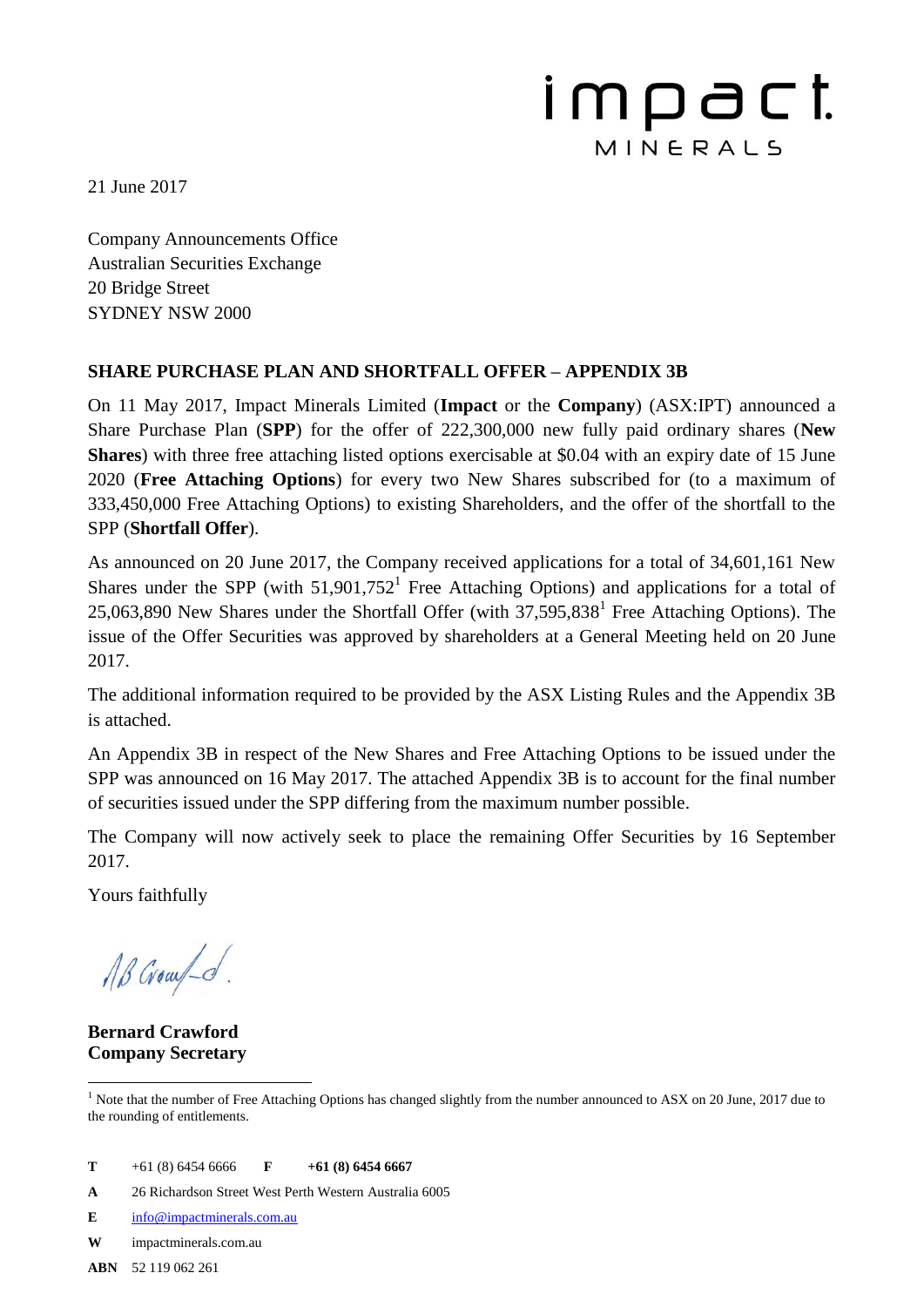|     | <b>IMPACT MINERALS LIMITED</b>                                                                             |                | OPTIONS W CLASS 2017 SPP As of 21 Jun 2017 |                         |
|-----|------------------------------------------------------------------------------------------------------------|----------------|--------------------------------------------|-------------------------|
|     | <b>Top Holders Snapshot - Ungrouped</b>                                                                    |                |                                            | <b>Composition: O17</b> |
|     | Rank Name                                                                                                  | <b>Address</b> | <b>Units</b>                               | % of Units              |
| 1.  | ABC BETEILIGUNGEN AG                                                                                       |                | 25,000,001                                 | 27.93                   |
| 2.  | BEIRNE TRADING PTY LTD                                                                                     |                | 5,750,001                                  | 6.42                    |
| 3.  | <b>MANOTEL PTY LTD</b>                                                                                     |                | 3,333,335                                  | 3.72                    |
| 4.  | AREDEBECO PTY LTD <bell a="" c="" fund="" super=""></bell>                                                 |                | 1,762,502                                  | 1.97                    |
| 5.  | MR GRAEME JOHN MEDHURST                                                                                    |                | 1,500,002                                  | 1.68                    |
| 6.  | RYTECH PTY LTD <rytech a="" c="" f="" ltd="" pty="" s=""></rytech>                                         |                | 1,500,002                                  | 1.68                    |
| 7.  | YUNKI PTY LIMITED <the a="" c="" gray="" superfund=""></the>                                               |                | 1,500,002                                  | 1.68                    |
| 8.  | MR PETER FABIAN HELLINGS                                                                                   |                | 1,500,000                                  | 1.68                    |
| 9.  | <b>IDEA CAPITAL PTY LTD</b>                                                                                |                | 1,500,000                                  | 1.68                    |
| 10. | <b>MR BIN LIU</b>                                                                                          |                | 1,500,000                                  | 1.68                    |
| 11. | SJ CAPITAL PTY LTD                                                                                         |                | 1,500,000                                  | 1.68                    |
| 12. | MR ROBERT DAVID EVANS + MRS MEREDITH NEVILL EVANS<br><r &="" a="" c="" evans="" fund="" m="" super=""></r> |                | 1,250,001                                  | 1.40                    |
| 13. | FORSYTH BARR CUSTODIANS LTD <forsyth barr="" ltd-<br="">NOMINEE A/C&gt;</forsyth>                          |                | 1,250,001                                  | 1.40                    |
| 14. | MR ALBERT FUNG                                                                                             |                | 1,250,001                                  | 1.40                    |
| 15. | <b>MRS BRANKA GREGOR</b>                                                                                   |                | 1,250,001                                  | 1.40                    |

Page 1 of 2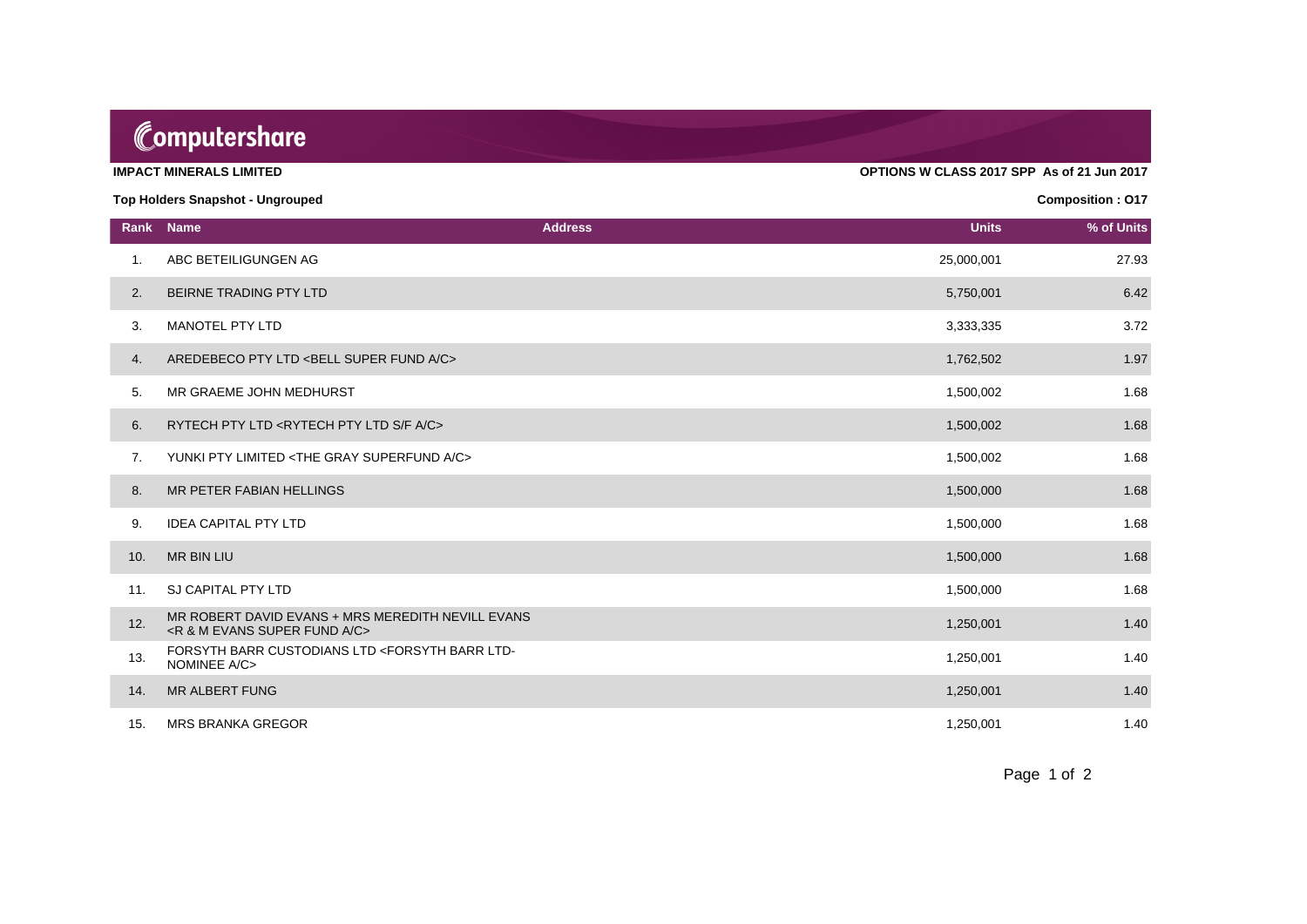| Rank                                                             | <b>Name</b>                                                                         | <b>Units</b><br><b>Address</b> | % of Units |
|------------------------------------------------------------------|-------------------------------------------------------------------------------------|--------------------------------|------------|
| 16.                                                              | IMAGE INTERPRETATION TECHNOLOGIES PTY LTD <mj &="" lv<br="">SUPER FUND A/C&gt;</mj> | 1,250,001                      | 1.40       |
| 17.                                                              | JACKAAM PTY LTD <henderson a="" c="" fund="" super=""></henderson>                  | 1,250,001                      | 1.40       |
| 18.                                                              | JWS INVESTMENT PTY LTD < CORPORATE A/C>                                             | 1,250,001                      | 1.40       |
| 19.                                                              | MR GRAHAM JOHN MCKENZIE + MRS SHIRLEY JANE<br>MCKENZIE < KINTAIL SUPER A/C>         | 1,250,001                      | 1.40       |
| 20.                                                              | MR JEFFREY RONALD PECK                                                              | 1,250,001                      | 1.40       |
| Totals: Top 20 holders of OPTIONS W CLASS 2017 SPP<br>57,595,854 |                                                                                     | 64.35                          |            |
| <b>Total Remaining Holders Balance</b><br>31,901,736             |                                                                                     | 35.65                          |            |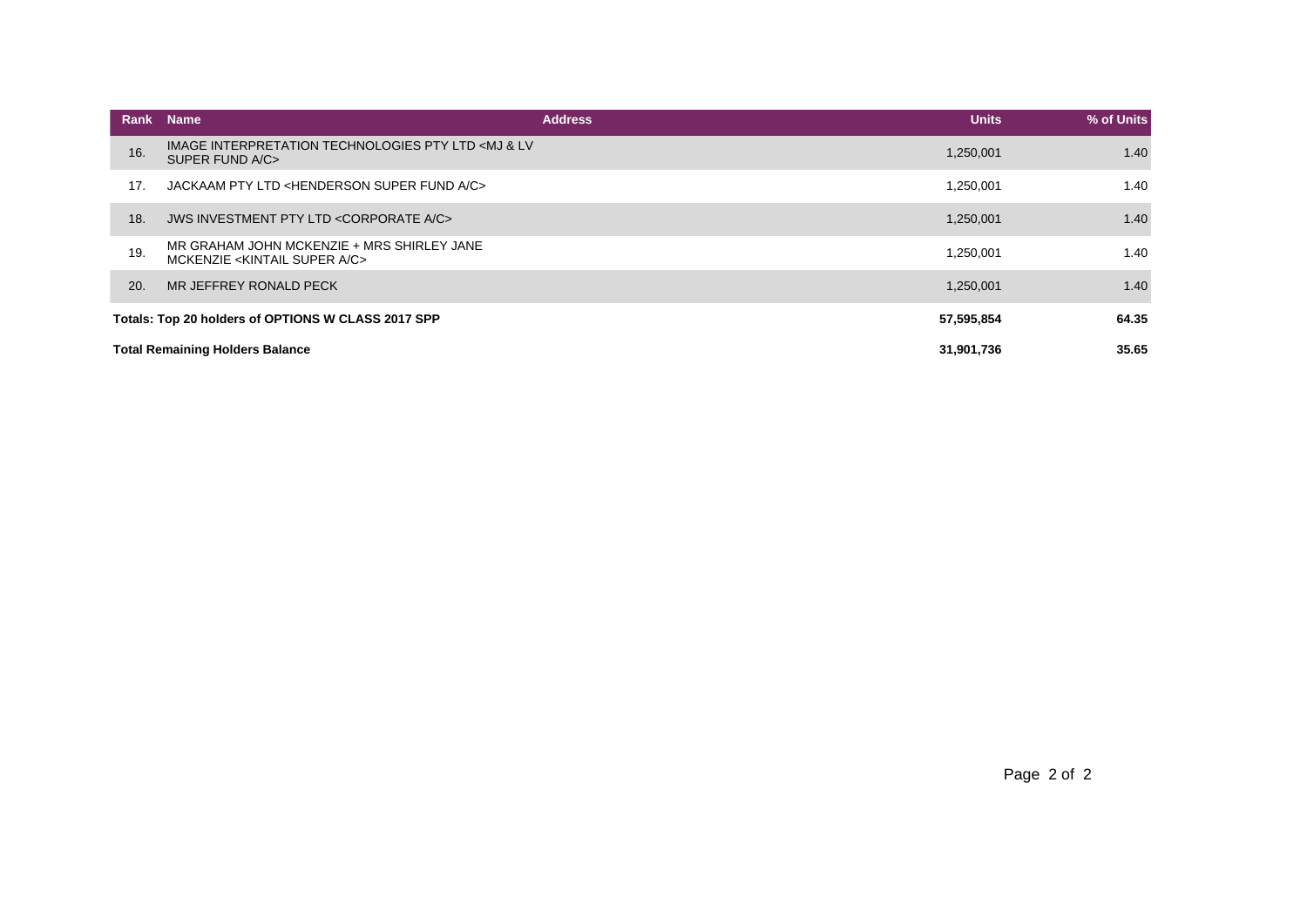#### **IMPACT MINERALS LIMITED OPTIONS W CLASS 2017 SPP As of 21 Jun 2017**

#### **Range of Units Snapshot Composition : O17**

| % of Issued Capital | <b>Units</b>   | <b>Total holders</b> | Range                   |
|---------------------|----------------|----------------------|-------------------------|
| 0.00                | $\mathbf 0$    | 0                    | $1 - 1,000$             |
| 0.00                | $\overline{0}$ | 0                    | $1,001 - 5,000$         |
| 0.00                | 0              | 0                    | $5,001 - 10,000$        |
| 4.28                | 3,833,364      | 46                   | 10,001 - 100,000        |
| 95.72               | 85,664,226     | 75                   | 100,001 - 9,999,999,999 |
| 0.00                |                |                      | Rounding                |
| 100.00              | 89,497,590     | 121                  | <b>Total</b>            |

#### **Unmarketable Parcels**

|                                              | Minimum Parcel Size | Holders | Units l |
|----------------------------------------------|---------------------|---------|---------|
| Minimum \$500.00 parcel at \$0.0000 per unit |                     |         |         |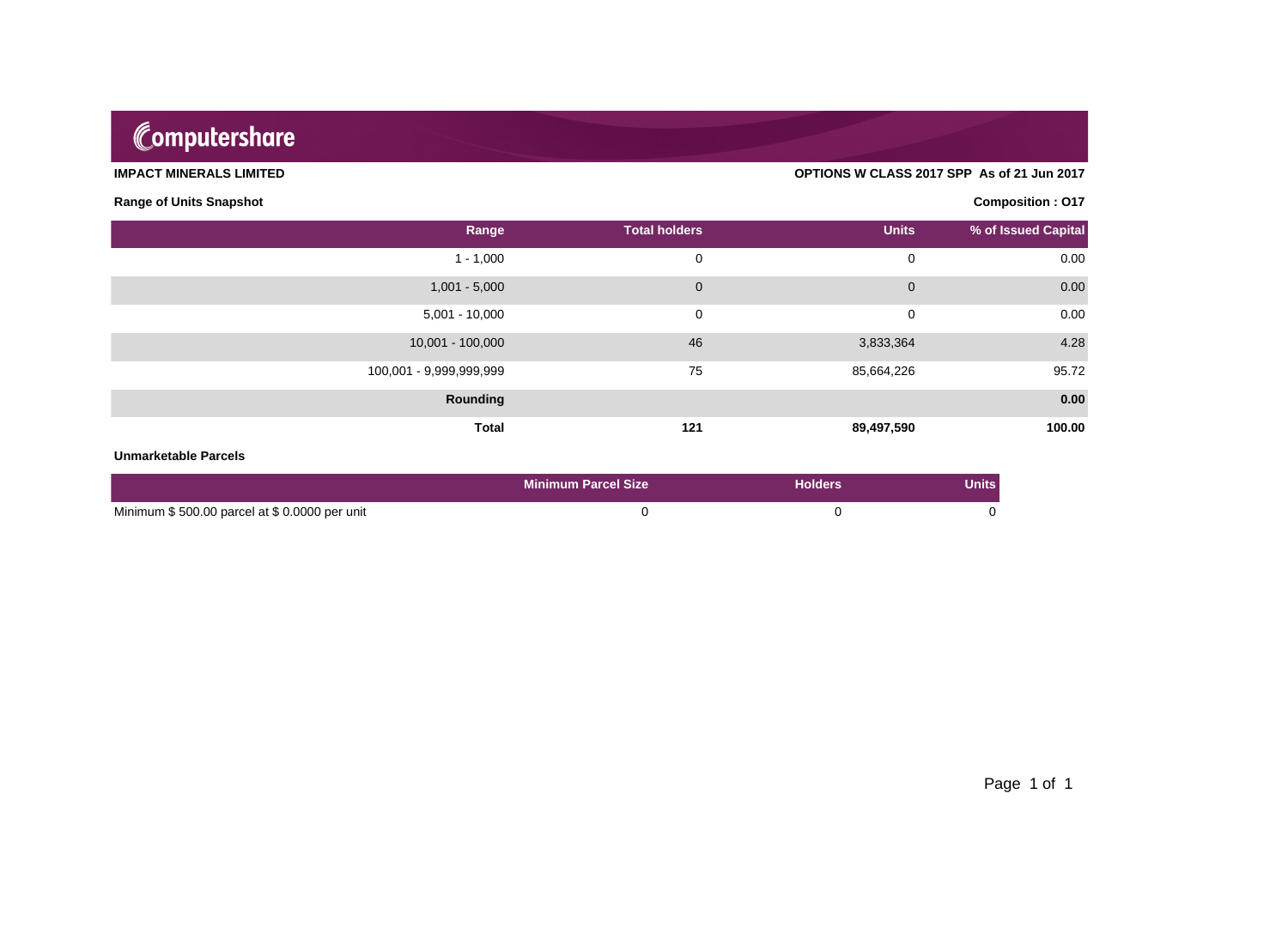**Rank Name Address Units % of Units** 1. J P MORGAN NOMINEES AUSTRALIA LIMITED 242,119,120 28.54 2. SQUADRON RESOURCES PTY LTD 47,619,048 5.61 3. BNP PARIBAS NOMS PTY LTD <DRP> 24,434,524 2.88 4. ABC BETEILIGUNGEN AG 1966 (1997) 1.96 (1998) 1.96 (1998) 1.96 (1998) 1.96 (1998) 1.96 (1998) 1.96 (1998) 1.96 5. AVIANA HOLDINGS PTY LTD 155 6. TECCA PTY LTD <C & E RETIREMENT FUND A/C> 13,116,565 1.55 7. CHINA GROWTH MINERALS LIMITED 1.40 8. P J ENTERPRISES PTY LIMITED <SUPER FUND A/C> 1.000 1.000 1.000 1.000 1.000 1.22 9. SUTTON NOMINEES PTY LTD <W M GATACRE FAMILY FUND<br>A/C> 80 11 0.144,735 1.20<br>A/C> 10. MRS MELISSA LOUISE CADDICK 8,519,883 1.00 11. MR QINGTAO ZENG 7,443,452 0.88 12. FORSYTH BARR CUSTODIANS LTD <FORSYTH BARR LTD-<br>12. NOMINEE A/C> NOMINEE A/C> 7,283,334 0.86 13. NETWEALTH INVESTMENTS LIMITED <SUPER SERVICES<br>A/C> A/C> 6,861,013 0.81 14. SDG NOMINEES PTY LTD <T J STRAPP SUPER FUND A/C> 6,833,334 0.81 15. SPAR RESOURCES PTY LTD <SUPER BENEFITS FUND A/C> 6,825,332 6,825,332 0.80 **Top Holders Snapshot - Ungrouped Composition : ORD**

**IMPACT MINERALS LIMITED ORDINARY FULLY PAID SHARES As of 21 Jun 2017**

Page 1 of 2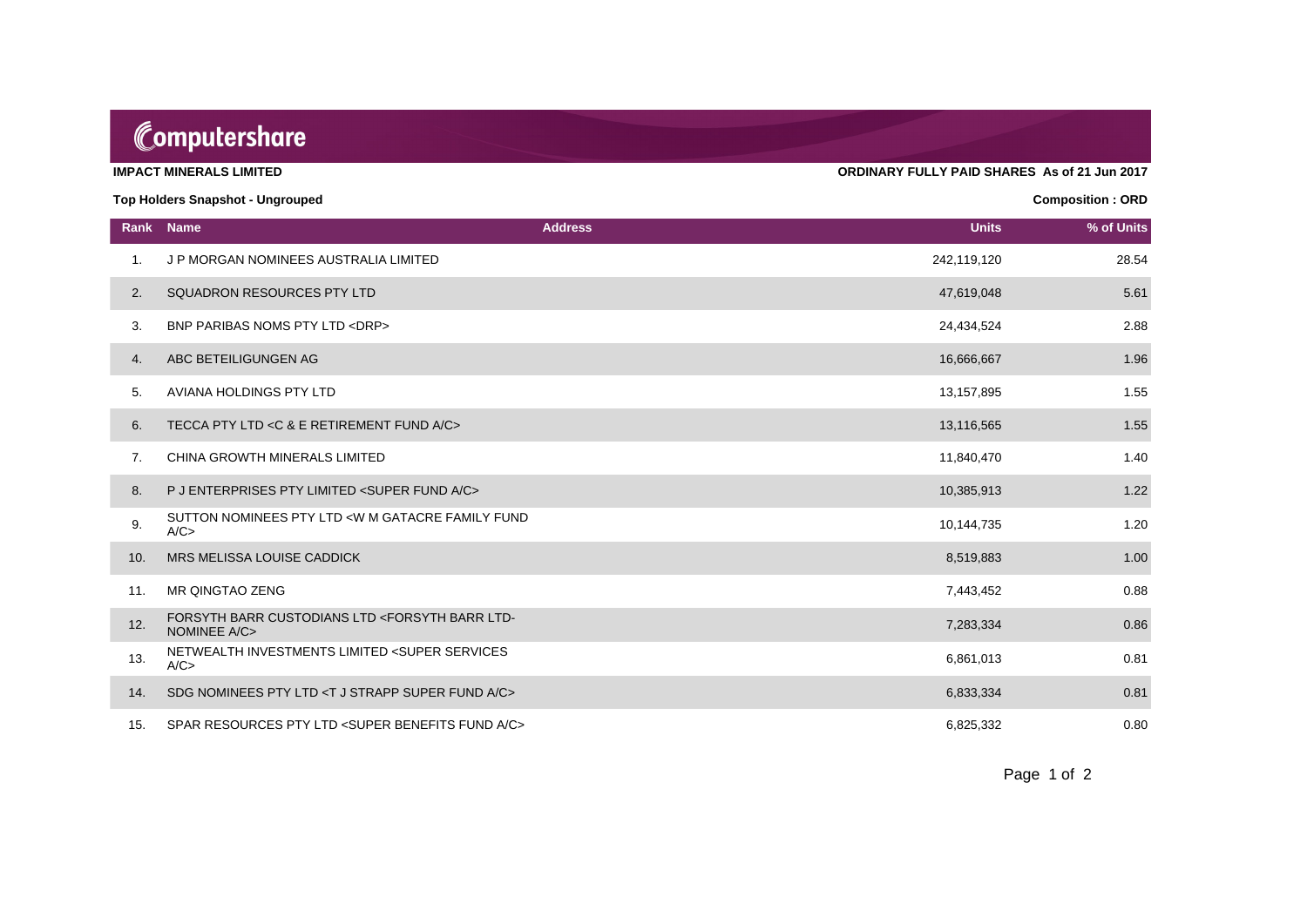| <b>Rank</b>                                                         | <b>Name</b>                                                                             | <b>Units</b><br><b>Address</b> | % of Units |
|---------------------------------------------------------------------|-----------------------------------------------------------------------------------------|--------------------------------|------------|
| 16.                                                                 | TOWNS CORPORATION PTY LTD <pae a="" c="" family=""></pae>                               | 6,648,091                      | 0.78       |
| 17.                                                                 | <b>MR MARKUS ELSASSER</b>                                                               | 6,643,735                      | 0.78       |
| 18.                                                                 | IMAGE INTERPRETATION TECHNOLOGIES PTY LTD                                               | 6,450,000                      | 0.76       |
| 19.                                                                 | BALINTORE PTY LTD <mckenzie a="" c="" fund="" super=""></mckenzie>                      | 6,216,667                      | 0.73       |
| 20.                                                                 | MR YUNG WING HO + MRS KATHERINE KAM LING HO <vic &<br="">KATHY SUPER FUND A/C&gt;</vic> | 5,939,738                      | 0.70       |
| Totals: Top 20 holders of ORDINARY FULLY PAID SHARES<br>465,149,516 |                                                                                         | 54.82                          |            |
| <b>Total Remaining Holders Balance</b><br>383,286,620               |                                                                                         | 45.18                          |            |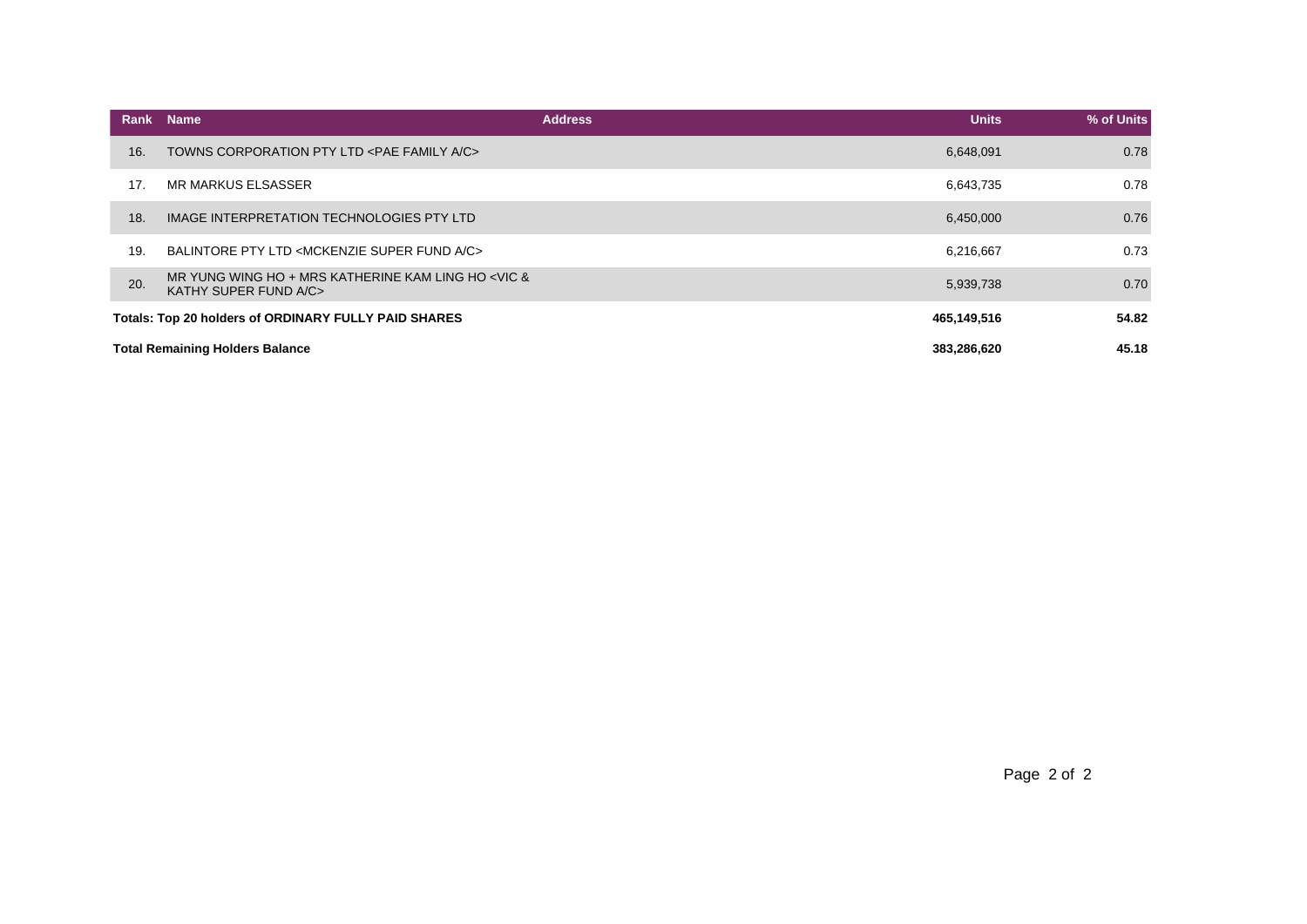#### **IMPACT MINERALS LIMITED ORDINARY FULLY PAID SHARES As of 21 Jun 2017**

#### **Range of Units Snapshot Composition : ORD**

| Range                   | <b>Total holders</b> | <b>Units</b> | % of Issued Capital |
|-------------------------|----------------------|--------------|---------------------|
| $1 - 1,000$             | 122                  | 8,784        | 0.00                |
| $1,001 - 5,000$         | 111                  | 399,021      | 0.05                |
| $5,001 - 10,000$        | 115                  | 969,077      | 0.11                |
| 10,001 - 100,000        | 819                  | 36,887,023   | 4.35                |
| 100,001 - 9,999,999,999 | 650                  | 810,172,231  | 95.49               |
| Rounding                |                      |              | 0.00                |
| <b>Total</b>            | 1,817                | 848,436,136  | 100.00              |

#### **Unmarketable Parcels**

|                                                | Minimum Parcel Size | Holders | Units l |
|------------------------------------------------|---------------------|---------|---------|
| Minimum $$500.00$ parcel at $$0.0000$ per unit |                     |         |         |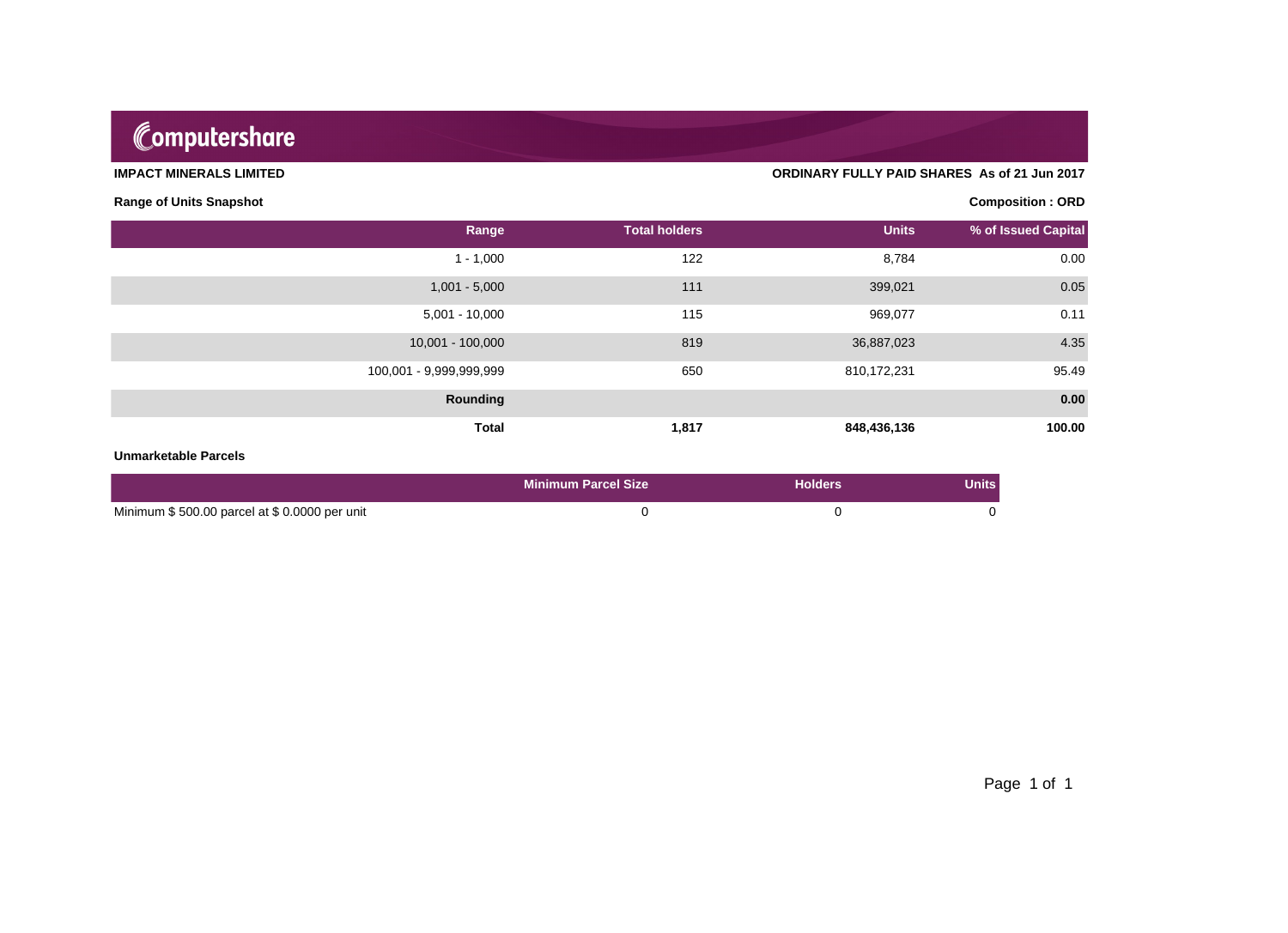*Rule 2.7, 3.10.3, 3.10.4, 3.10.5*

# **Appendix 3B**

## **New issue announcement, application for quotation of additional securities and agreement**

*Information or documents not available now must be given to ASX as soon as available. Information and documents given to ASX become ASX's property and may be made public.*

Introduced 01/07/96 Origin: Appendix 5 Amended 01/07/98, 01/09/99, 01/07/00, 30/09/01, 11/03/02, 01/01/03, 24/10/05, 01/08/12, 04/03/13

Name of entity

### IMPACT MINERALS LIMITED

ABN

52 119 062 261

We (the entity) give ASX the following information.

## **Part 1 - All issues**

*You must complete the relevant sections (attach sheets if there is not enough space).*

1 <sup>+</sup>Class of +securities issued or to be issued

A. Fully Paid Ordinary Shares (**Shares**) B. Listed Options (**Options**)

- 2 Number of +securities issued or to be issued (if known) or maximum number which may be issued
- 3 Principal terms of the <sup>+</sup>securities (e.g. if options, exercise price and expiry date; if partly paid <sup>+</sup>securities, the amount outstanding and due<br>dates for payment: if for payment; if <sup>+</sup>convertible securities, the conversion price and dates for conversion)

A. 59,665,051 Shares B. 89,497,590 Options

A. The Shares will rank equally with existing fully paid ordinary shares

B. The Options are exercisable at \$0.04 on or before 15 June 2020

Note: The Options are free attaching and have been issued on the basis of three Options for every two Shares issued

<sup>+</sup> See chapter 19 for defined terms.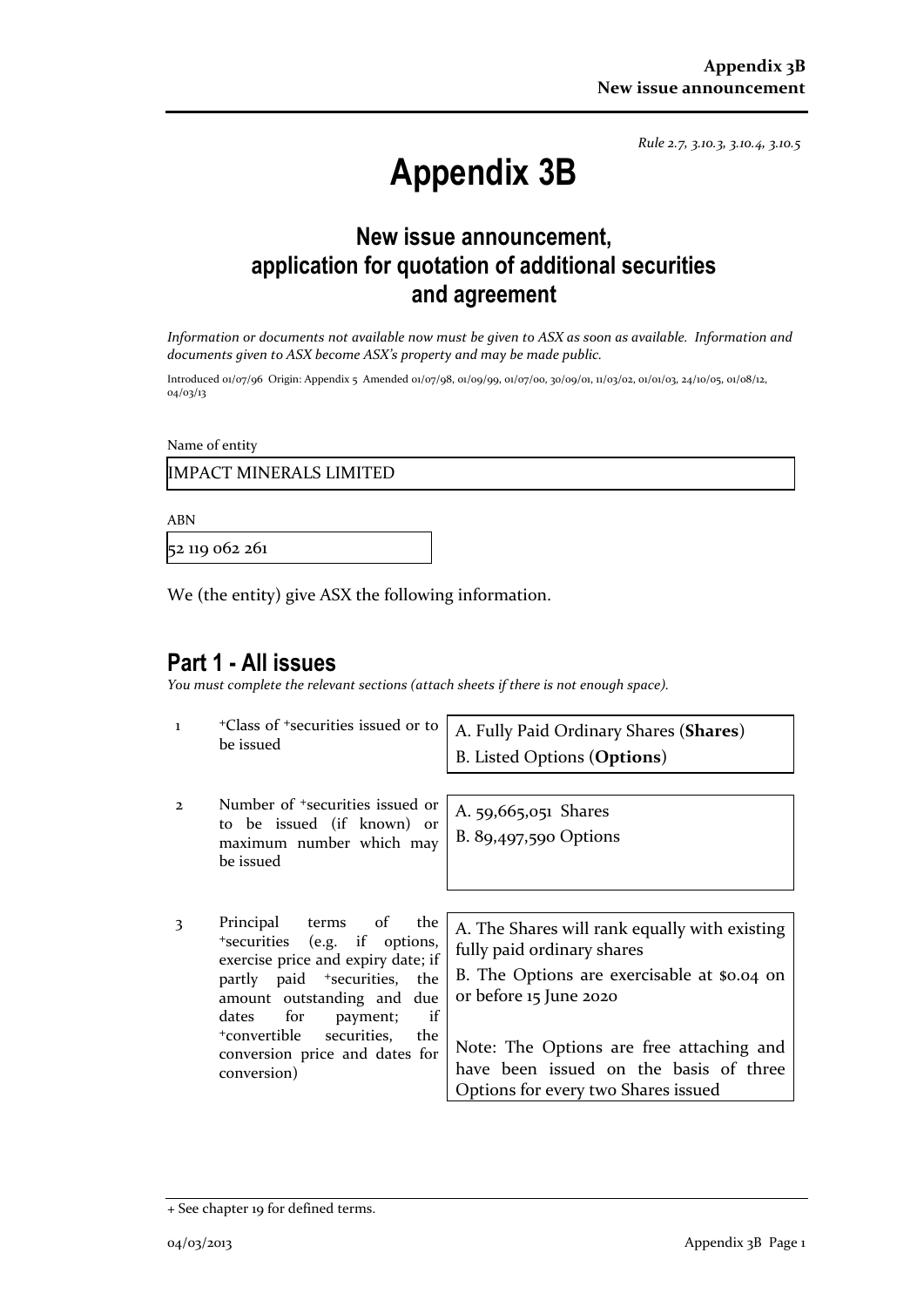| 4  | Do the <sup>+</sup> securities rank equally<br>in all respects from the <sup>+</sup> issue<br>date with an existing <sup>+</sup> class of<br>quoted +securities?<br>If the additional <sup>+</sup> securities do<br>not rank equally, please state:<br>• the date from which they do<br>the extent to which they<br>٠<br>participate for the<br>next<br>dividend, (in the case of a<br>distribution)<br>trust,<br><b>Or</b><br>interest payment<br>the extent to which they do<br>not rank equally, other than<br>in relation to the next<br>dividend,<br>distribution<br><b>Or</b><br>interest payment | A. Yes<br>B. No – the Options represent a new class of<br>listed securities.<br>The Options do not confer any right to<br>participate in a dividend or interest<br>payment.<br>Shares issued on the exercise of the<br>Options will rank equally with all existing<br>Shares on issue.                                                                                                                                                                                                                 |
|----|---------------------------------------------------------------------------------------------------------------------------------------------------------------------------------------------------------------------------------------------------------------------------------------------------------------------------------------------------------------------------------------------------------------------------------------------------------------------------------------------------------------------------------------------------------------------------------------------------------|--------------------------------------------------------------------------------------------------------------------------------------------------------------------------------------------------------------------------------------------------------------------------------------------------------------------------------------------------------------------------------------------------------------------------------------------------------------------------------------------------------|
| 5  | Issue price or consideration                                                                                                                                                                                                                                                                                                                                                                                                                                                                                                                                                                            | A. \$0.018 per Share<br>B. Nil (issued on the basis of three options<br>for every two new shares issued)                                                                                                                                                                                                                                                                                                                                                                                               |
| 6  | Purpose of the issue<br>(If issued as consideration for<br>the acquisition of assets, clearly<br>identify those assets)                                                                                                                                                                                                                                                                                                                                                                                                                                                                                 | Issued pursuant to the Share Purchase Plan<br>and Shortfall Offer announced to ASX on 11<br>May 2017.<br>Funds will be used to fund<br>drill<br>a<br>programme of up to 3,000 metres of reverse<br>circulation and diamond drilling to test<br>targets on the Silica Hill Prospect at the<br>Company's 100% owned Commonwealth<br>gold-silver-base metal project, for follow up<br>work at the high grade Broken Hill copper-<br>nickel-PGM project and Mulga Tank and for<br>general working capital. |
| 6a | Is the entity an <sup>+</sup> eligible entity<br>obtained<br>has<br>security<br>that<br>holder approval under rule 7.1A?<br>If Yes, complete sections 6b - 6h                                                                                                                                                                                                                                                                                                                                                                                                                                           | Yes                                                                                                                                                                                                                                                                                                                                                                                                                                                                                                    |
|    | in relation to the <sup>+</sup> securities the<br>subject of this Appendix 3B, and<br>comply with section 6i                                                                                                                                                                                                                                                                                                                                                                                                                                                                                            |                                                                                                                                                                                                                                                                                                                                                                                                                                                                                                        |
| 6b | The date the security holder<br>resolution under rule 7.1A was<br>passed                                                                                                                                                                                                                                                                                                                                                                                                                                                                                                                                | 9 November 2016                                                                                                                                                                                                                                                                                                                                                                                                                                                                                        |

<sup>+</sup> See chapter 19 for defined terms.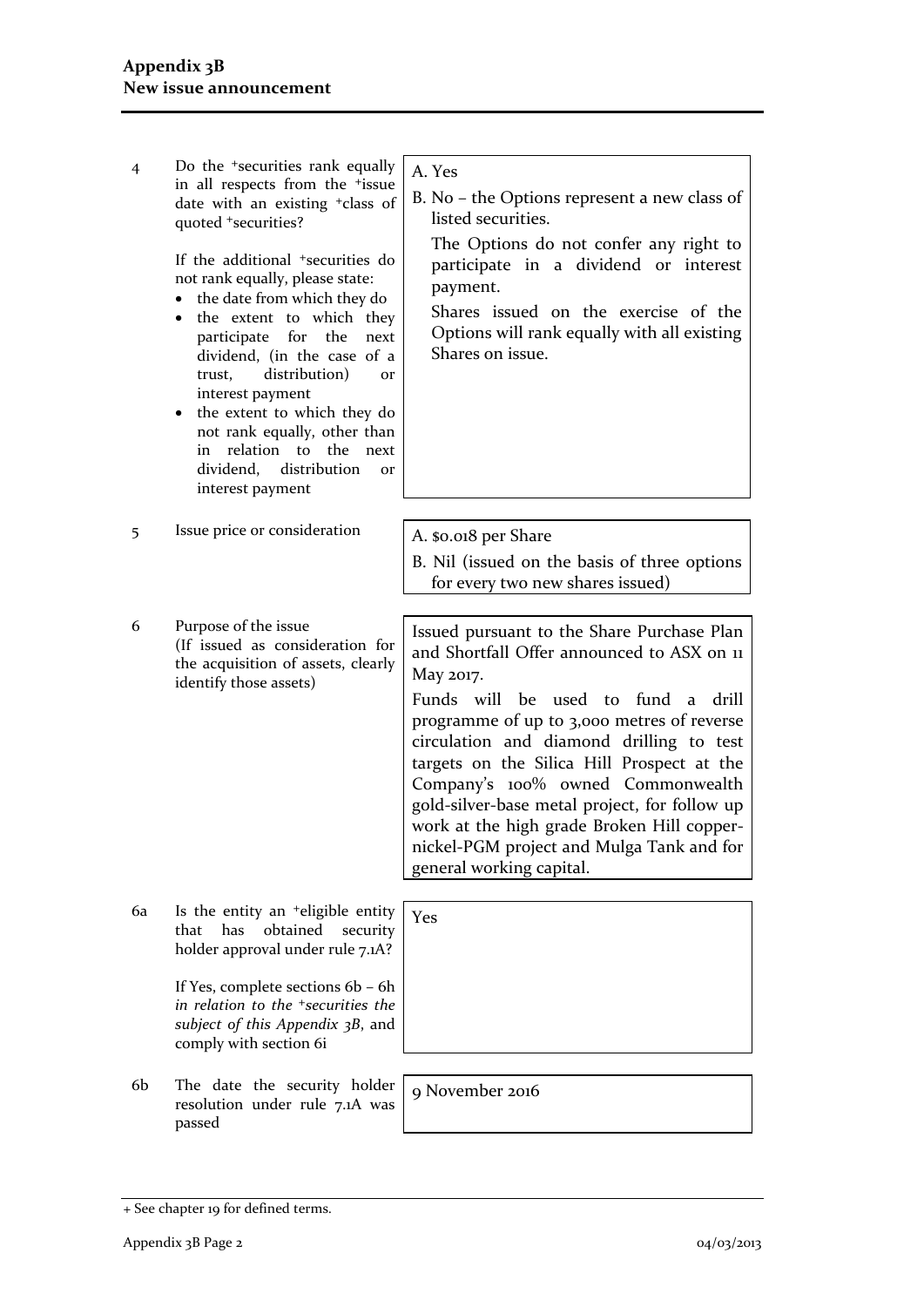- 6c Number of +securities issued without security holder approval under rule 7.1
- 6d Number of +securities issued with security holder approval under rule 7.1A
- 6e Number of +securities issued with security holder approval under rule 7.3, or another specific security holder approval (specify date of meeting)
- 6f Number of +securities issued under an exception in rule 7.2
- 6g If +securities issued under rule 7.1A, was issue price at least 75% of 15 day VWAP as calculated under rule 7.1A.3? Include the <sup>+</sup>issue date and both values. Include the source of the VWAP calculation.
- 6h If +securities were issued under rule 7.1A for non-cash consideration, state date on which valuation of consideration was released to ASX Market Announcements
- 6i Calculate the entity's remaining issue capacity under rule 7.1 and rule 7.1A – complete Annexure 1 and release to ASX Market Announcements

#### 7 <sup>+</sup>Issue dates

Note: The issue date may be prescribed by ASX (refer to the definition of issue date in rule 19.12). For example, the issue date for a pro rata entitlement issue must comply with the applicable timetable in Appendix 7A.

Cross reference: item 33 of Appendix 3B.

Nil

Nil

A. 59,665,051 Shares

B. 89,497,590 Options

Approved at General Meeting held on 20 June 2017

Nil

Not Applicable

Not Applicable

Listing rule 7.1 - 127,265,420 Listing rule  $7.1A - 84,843,613$ 

See Annexure 1 for calculations.

21 June 2017

<sup>+</sup> See chapter 19 for defined terms.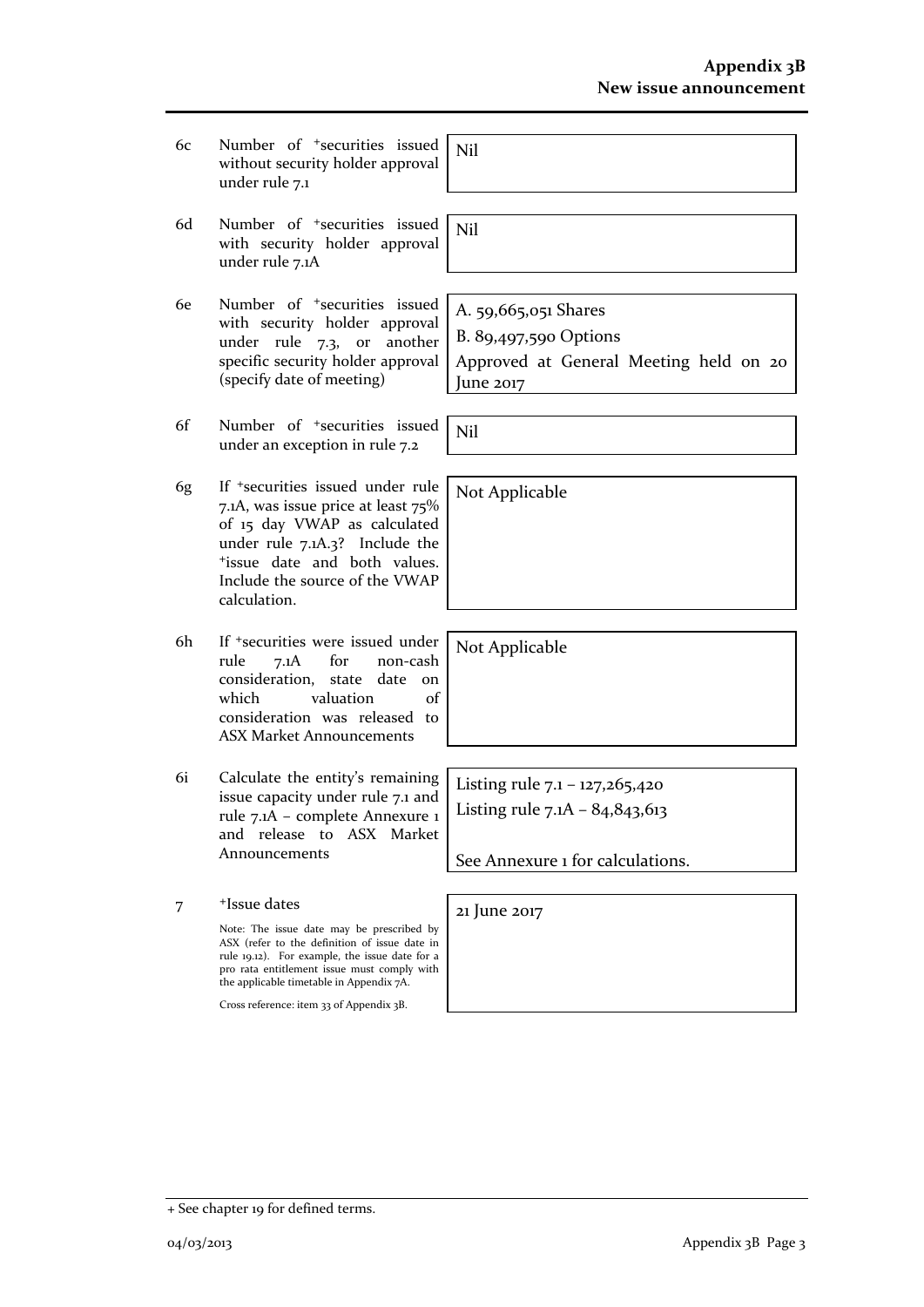## **Appendix 3B New issue announcement**

|    |                                                                                                                    | Number      | <sup>+</sup> Class                                                                         |
|----|--------------------------------------------------------------------------------------------------------------------|-------------|--------------------------------------------------------------------------------------------|
| 8  | and <sup>+</sup> class of<br>Number<br>all<br><sup>+</sup> securities<br>quoted<br><b>ASX</b><br>on                | 848,436,136 | Fully paid ordinary shares                                                                 |
|    | (including the <sup>+</sup> securities<br>in<br>section 2 if applicable)                                           | 89,497,590  | Options exercisable at \$0.04<br>on or before 15 Jun 2020                                  |
|    |                                                                                                                    |             |                                                                                            |
|    |                                                                                                                    | Number      | <sup>+</sup> Class                                                                         |
| 9  | Number<br><sup>+</sup> class<br>and<br>of<br>all                                                                   |             | Options exercisable at:                                                                    |
|    | *securities not quoted on ASX<br>(including the <sup>+</sup> securities<br>in                                      | 45,000,000  | \$0.0325 on or before 7 Aug 2018                                                           |
|    | section 2 if applicable)                                                                                           | 27,000,000  | \$0.0367 on or before 29 Sep 2018                                                          |
|    |                                                                                                                    | 15,500,000  | \$0.045 on or before 29 Sep 2019                                                           |
|    |                                                                                                                    | 15,500,000  | \$0.07 on or before 29 Sep 2020                                                            |
|    |                                                                                                                    | 26,428,572  | \$0.0325 on or before 21 Oct 2018                                                          |
|    |                                                                                                                    | 2,000,000   | \$1.00 Convertible Notes maturing<br>7 Aug 2018                                            |
|    |                                                                                                                    |             |                                                                                            |
| 10 | Dividend policy (in the case of a<br>trust, distribution policy) on the<br>ta ana a a a dina ta 1770 ann ann an 18 |             | No dividend policy is currently in place as<br>the Company is involved only in exploration |

## **Part 2 - Pro rata issue**

increased capital (interests)

| 11 | holder<br>security<br>approval<br>Is<br>required?                                                                          | Not Applicable |
|----|----------------------------------------------------------------------------------------------------------------------------|----------------|
|    |                                                                                                                            |                |
| 12 | Is the issue renounceable or non-<br>renounceable?                                                                         | Not Applicable |
|    |                                                                                                                            |                |
| 13 | Ratio in which the <sup>+</sup> securities<br>will be offered                                                              | Not Applicable |
|    |                                                                                                                            |                |
| 14 | <sup>+</sup> Class of <sup>+</sup> securities to which the<br>offer relates                                                | Not Applicable |
|    |                                                                                                                            |                |
| 15 | to determine<br>+Record date<br>entitlements                                                                               | Not Applicable |
|    |                                                                                                                            |                |
| 16 | different<br>holdings<br>Will<br>on<br>registers (or subregisters) be<br>for<br>calculating<br>aggregated<br>entitlements? | Not Applicable |
|    |                                                                                                                            |                |

<sup>+</sup> See chapter 19 for defined terms.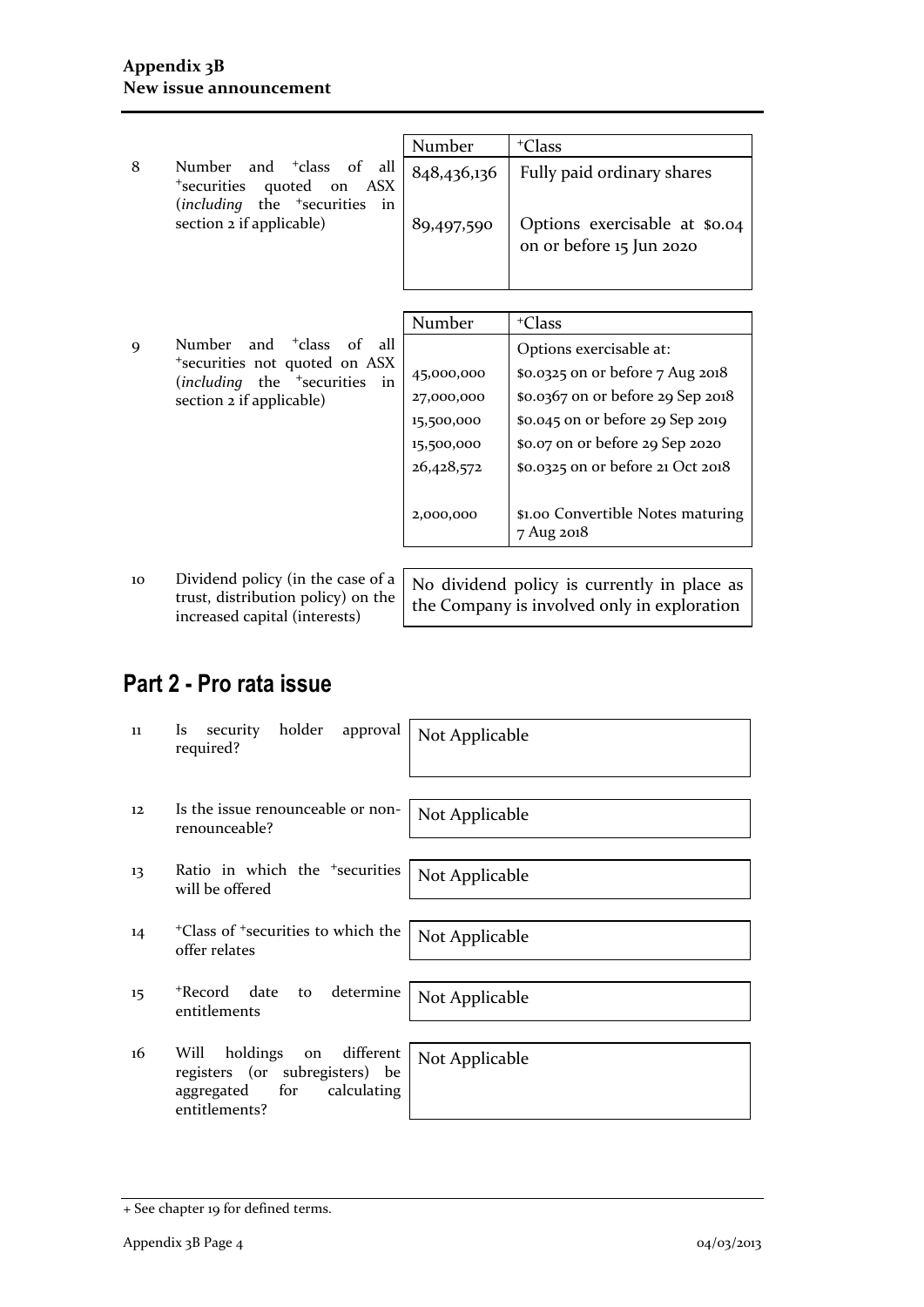| 17 | Policy for deciding entitlements<br>in relation to fractions                                                                                                                                                                       | Not Applicable |
|----|------------------------------------------------------------------------------------------------------------------------------------------------------------------------------------------------------------------------------------|----------------|
| 18 | Names of countries in which the<br>entity has security holders who<br>will not be sent new offer<br>documents<br>Note: Security holders must be told how their<br>entitlements are to be dealt with.<br>Cross reference: rule 7.7. | Not Applicable |
| 19 | Closing date for<br>of<br>receipt<br>acceptances or renunciations                                                                                                                                                                  | Not Applicable |
| 20 | Names of any underwriters                                                                                                                                                                                                          | Not Applicable |
| 21 | Amount of any underwriting fee<br>or commission                                                                                                                                                                                    | Not Applicable |
| 22 | Names of any brokers to the<br>issue                                                                                                                                                                                               | Not Applicable |
| 23 | Fee or commission payable to the<br>broker to the issue                                                                                                                                                                            | Not Applicable |
| 24 | Amount of any handling fee<br>payable to brokers who lodge<br>acceptances or renunciations on<br>behalf of security holders                                                                                                        | Not Applicable |
| 25 | If the issue is contingent on<br>security holders' approval, the<br>date of the meeting                                                                                                                                            | Not Applicable |
| 26 | Date entitlement and acceptance<br>form and offer documents will be<br>sent to persons entitled                                                                                                                                    | Not Applicable |
| 27 | If the entity has issued options,<br>and the terms entitle option<br>holders<br>participate<br>to<br>on<br>the<br>exercise,<br>date on which<br>notices will be sent to option<br>holders                                          | Not Applicable |
| 28 | Date rights trading will begin (if<br>applicable)                                                                                                                                                                                  | Not Applicable |

<sup>+</sup> See chapter 19 for defined terms.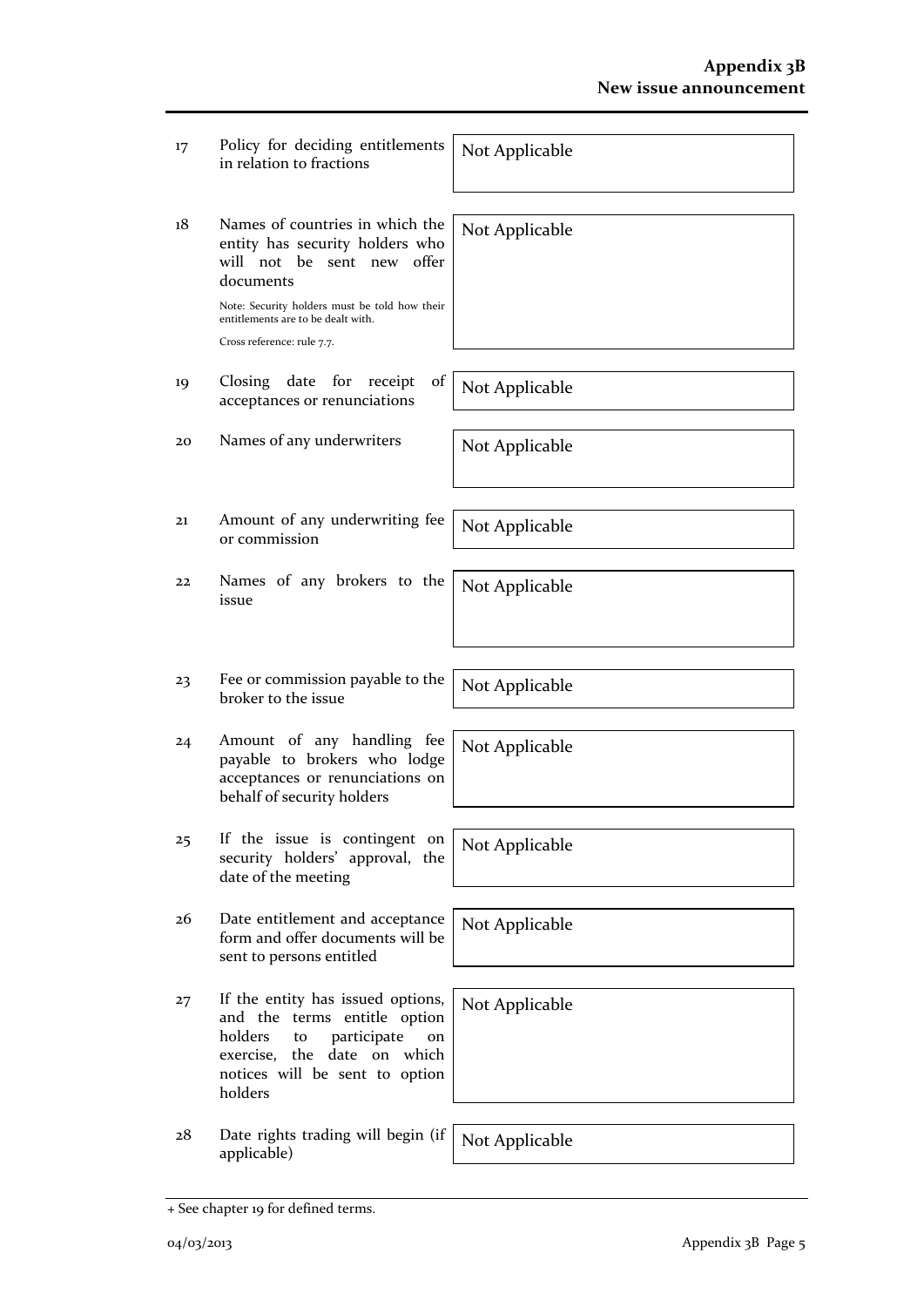| 29 | Date rights trading will end (if<br>applicable)                                                               | Not Applicable |
|----|---------------------------------------------------------------------------------------------------------------|----------------|
|    |                                                                                                               |                |
| 30 | How do security holders sell<br>their entitlements in full through<br>a broker?                               | Not Applicable |
|    |                                                                                                               |                |
|    |                                                                                                               |                |
| 31 | How do security holders sell part<br>of their entitlements through a<br>broker and accept for the<br>balance? | Not Applicable |
|    |                                                                                                               |                |
| 32 | How do security holders dispose<br>of their entitlements (except by<br>sale through a broker)?                | Not Applicable |
|    |                                                                                                               |                |
| 33 | <sup>+</sup> Issue date                                                                                       | Not Applicable |
|    |                                                                                                               |                |

## **Part 3 - Quotation of securities**

*You need only complete this section if you are applying for quotation of securities*

- 34 Type of <sup>+</sup>securities (*tick one*)
- (a)  $\sqrt{\phantom{a}}$  +Securities described in Part 1
- 

#### (b)  $\Box$  All other  $\overline{\phantom{a}}$  securities

Example: restricted securities at the end of the escrowed period, partly paid securities that become fully paid, employee incentive share securities when restriction ends, securities issued on expiry or conversion of convertible securities

## **Entities that have ticked box 34(a)**

### **Additional securities forming a new class of securities**

*Tick to indicate you are providing the information or documents documents documents documents documents* 

# *IPTOA*

 $35 \quad \boxed{\smash{\bigtimes}}$  If the <sup>+</sup>securities are <sup>+</sup>equity securities, the names of the 20 largest holders of the additional <sup>+</sup>securities, and the number and percentage of additional <sup>+</sup>securities held by those holders

<sup>+</sup> See chapter 19 for defined terms.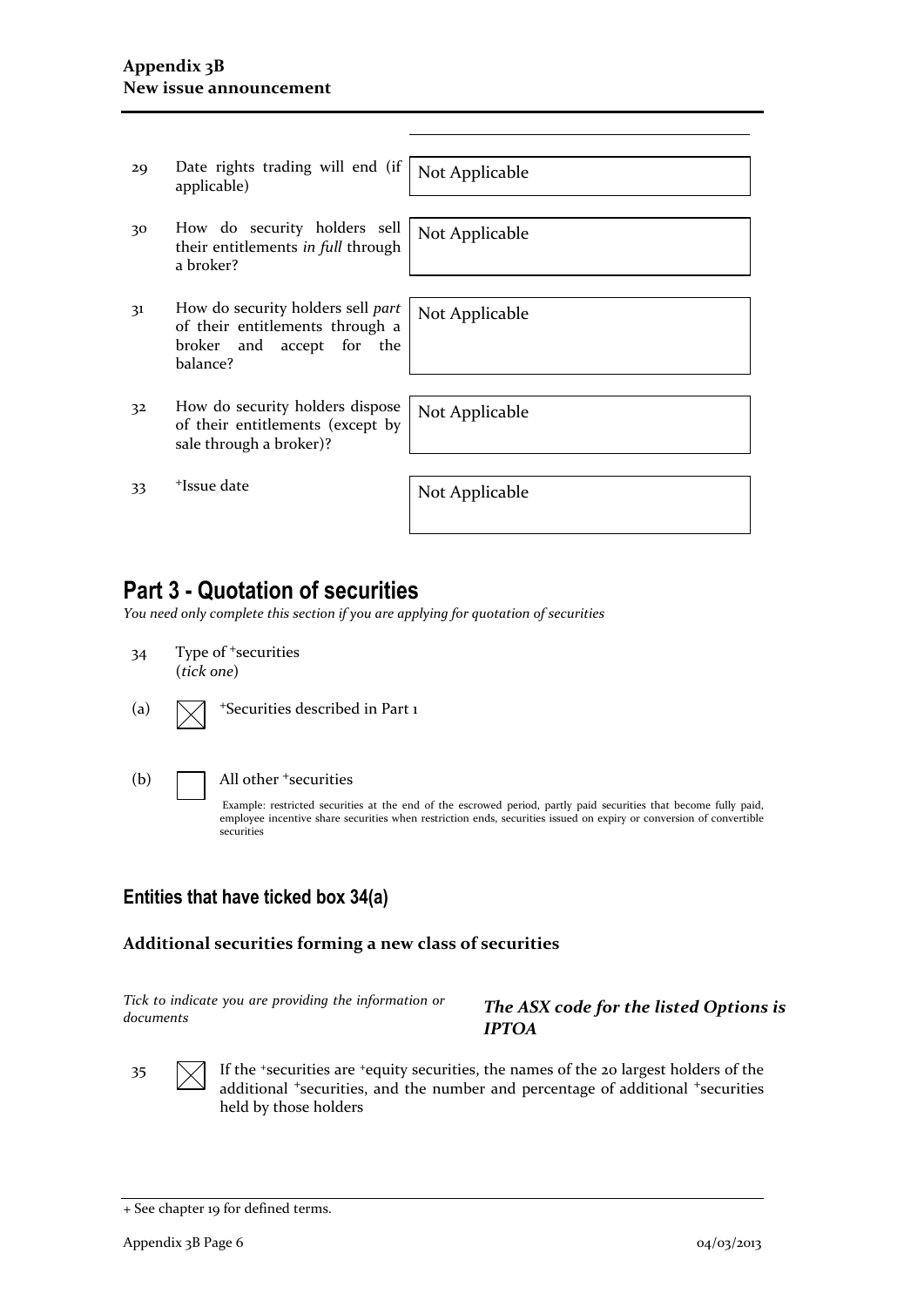| 36 | $1 - 1,000$<br>$1,001 - 5,000$<br>5,001 - 10,000<br>10,001 - 100,000<br>100,001 and over                                                                                                                                                                                                                                                                                                                                                 | If the *securities are *equity securities, a distribution schedule of the additional<br>*securities setting out the number of holders in the categories |  |  |  |
|----|------------------------------------------------------------------------------------------------------------------------------------------------------------------------------------------------------------------------------------------------------------------------------------------------------------------------------------------------------------------------------------------------------------------------------------------|---------------------------------------------------------------------------------------------------------------------------------------------------------|--|--|--|
| 37 |                                                                                                                                                                                                                                                                                                                                                                                                                                          | A copy of any trust deed for the additional <sup>+</sup> securities                                                                                     |  |  |  |
|    | Entities that have ticked box 34(b)                                                                                                                                                                                                                                                                                                                                                                                                      |                                                                                                                                                         |  |  |  |
| 38 | Number of <sup>+</sup> securities for which<br><sup>+</sup> quotation is sought                                                                                                                                                                                                                                                                                                                                                          | Not Applicable                                                                                                                                          |  |  |  |
| 39 | <sup>+</sup> Class of <sup>+</sup> securities for which<br>quotation is sought                                                                                                                                                                                                                                                                                                                                                           | Not Applicable                                                                                                                                          |  |  |  |
| 40 | Do the <sup>+</sup> securities rank equally in<br>all respects from the <sup>+</sup> issue date<br>with an existing <sup>+</sup> class of quoted<br>*securities?                                                                                                                                                                                                                                                                         | Not Applicable                                                                                                                                          |  |  |  |
|    | If the additional <sup>+</sup> securities do not<br>rank equally, please state:<br>the date from which they do<br>$\bullet$<br>the extent to which they<br>$\bullet$<br>for<br>the<br>participate<br>next<br>dividend, (in the case of a<br>trust, distribution) or interest<br>payment<br>the extent to which they do<br>not rank equally, other than in<br>relation to the next dividend,<br>distribution<br>interest<br>or<br>payment |                                                                                                                                                         |  |  |  |
| 41 | Reason for request for quotation<br>now<br>Example: In the case of restricted securities, end<br>of restriction period                                                                                                                                                                                                                                                                                                                   | Not Applicable                                                                                                                                          |  |  |  |
|    | (if issued upon conversion of<br>another <sup>+</sup> security, clearly identify<br>that other 'security)                                                                                                                                                                                                                                                                                                                                |                                                                                                                                                         |  |  |  |

<sup>+</sup> See chapter 19 for defined terms.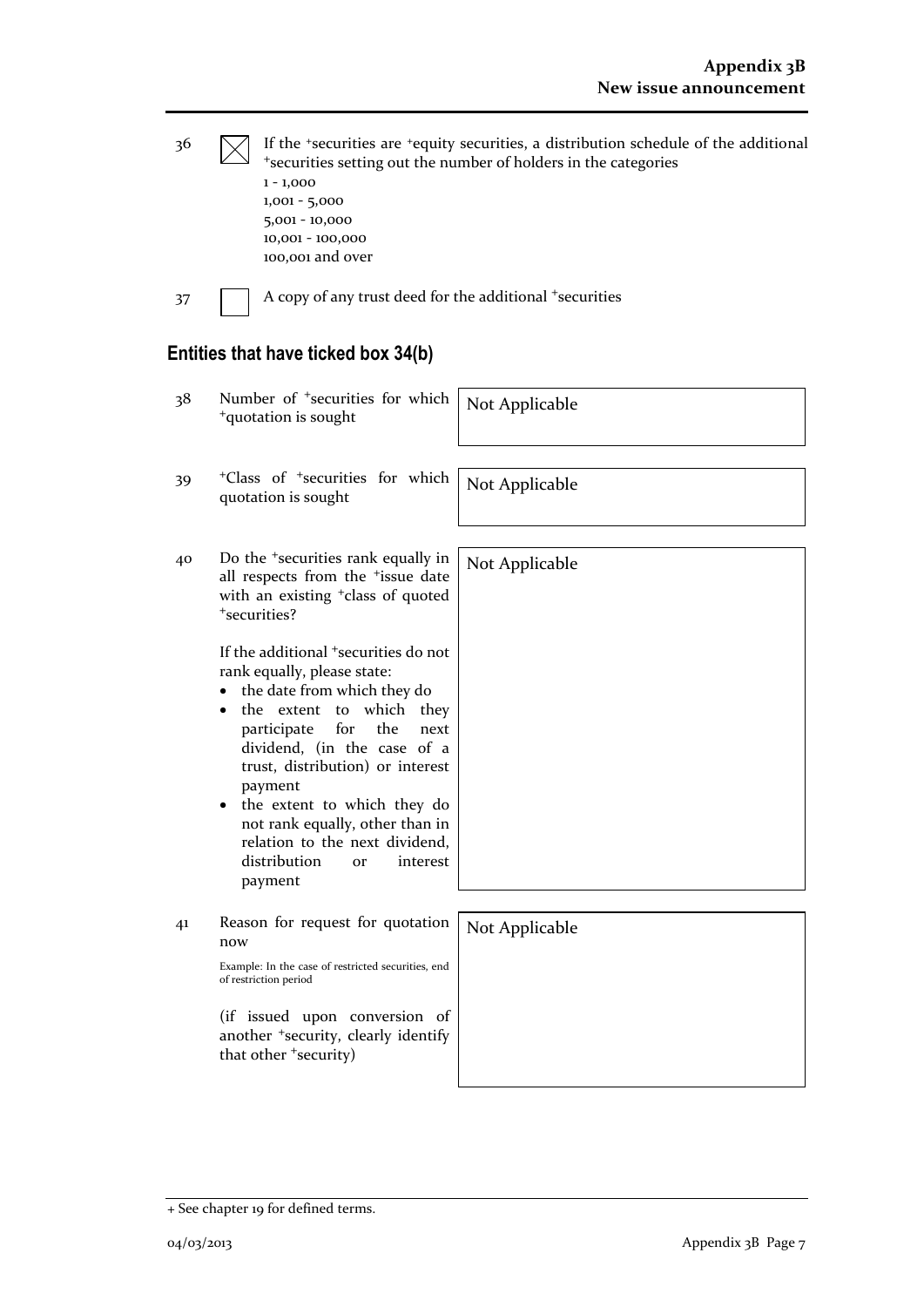| Number                                                                                                                                                           | <sup>+</sup> Class |
|------------------------------------------------------------------------------------------------------------------------------------------------------------------|--------------------|
| Number and <sup>+</sup> class of all<br>42<br>Not Applicable<br><sup>+</sup> securities quoted on ASX<br>(including the <sup>+</sup> securities in clause<br>38) |                    |

<sup>+</sup> See chapter 19 for defined terms.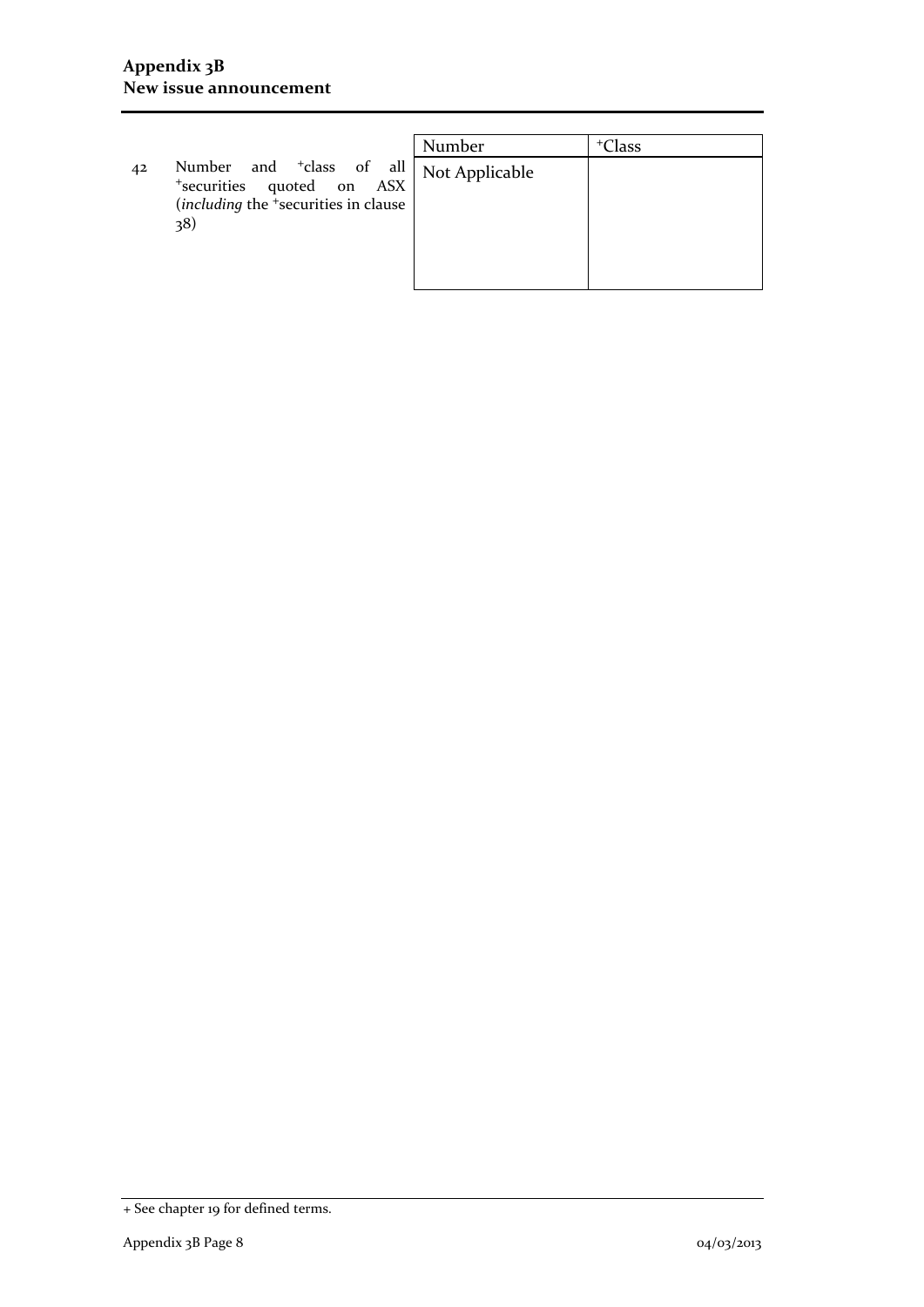### **Quotation agreement**

- 1 <sup>+</sup>Quotation of our additional <sup>+</sup>securities is in ASX's absolute discretion. ASX may quote the <sup>+</sup>securities on any conditions it decides.
- 2 We warrant the following to ASX.
	- The issue of the +securities to be quoted complies with the law and is not for an illegal purpose.
	- There is no reason why those +securities should not be granted <sup>+</sup>quotation.
	- An offer of the <sup>+</sup>securities for sale within 12 months after their issue will not require disclosure under section  $707(3)$  or section  $1012C(6)$  of the Corporations Act.

Note: An entity may need to obtain appropriate warranties from subscribers for the securities in order to be able to give this warranty

- Section 724 or section 1016E of the Corporations Act does not apply to any applications received by us in relation to any +securities to be quoted and that no-one has any right to return any +securities to be quoted under sections 737, 738 or 1016F of the Corporations Act at the time that we request that the <sup>+</sup>securities be quoted.
- If we are a trust, we warrant that no person has the right to return the <sup>+</sup>securities to be quoted under section 1019B of the Corporations Act at the time that we request that the +securities be quoted.
- 3 We will indemnify ASX to the fullest extent permitted by law in respect of any claim, action or expense arising from or connected with any breach of the warranties in this agreement.
- 4 We give ASX the information and documents required by this form. If any information or document is not available now, we will give it to ASX before <sup>+</sup>quotation of the <sup>+</sup>securities begins. We acknowledge that ASX is relying on the information and documents. We warrant that they are (will be) true and complete.

AB Crown -

(Director/Company Secretary)

Sign here: ............................................................ Date: 21 June 2017

Print name: Bernard Crawford

 $== == == == ==$ 

<sup>+</sup> See chapter 19 for defined terms.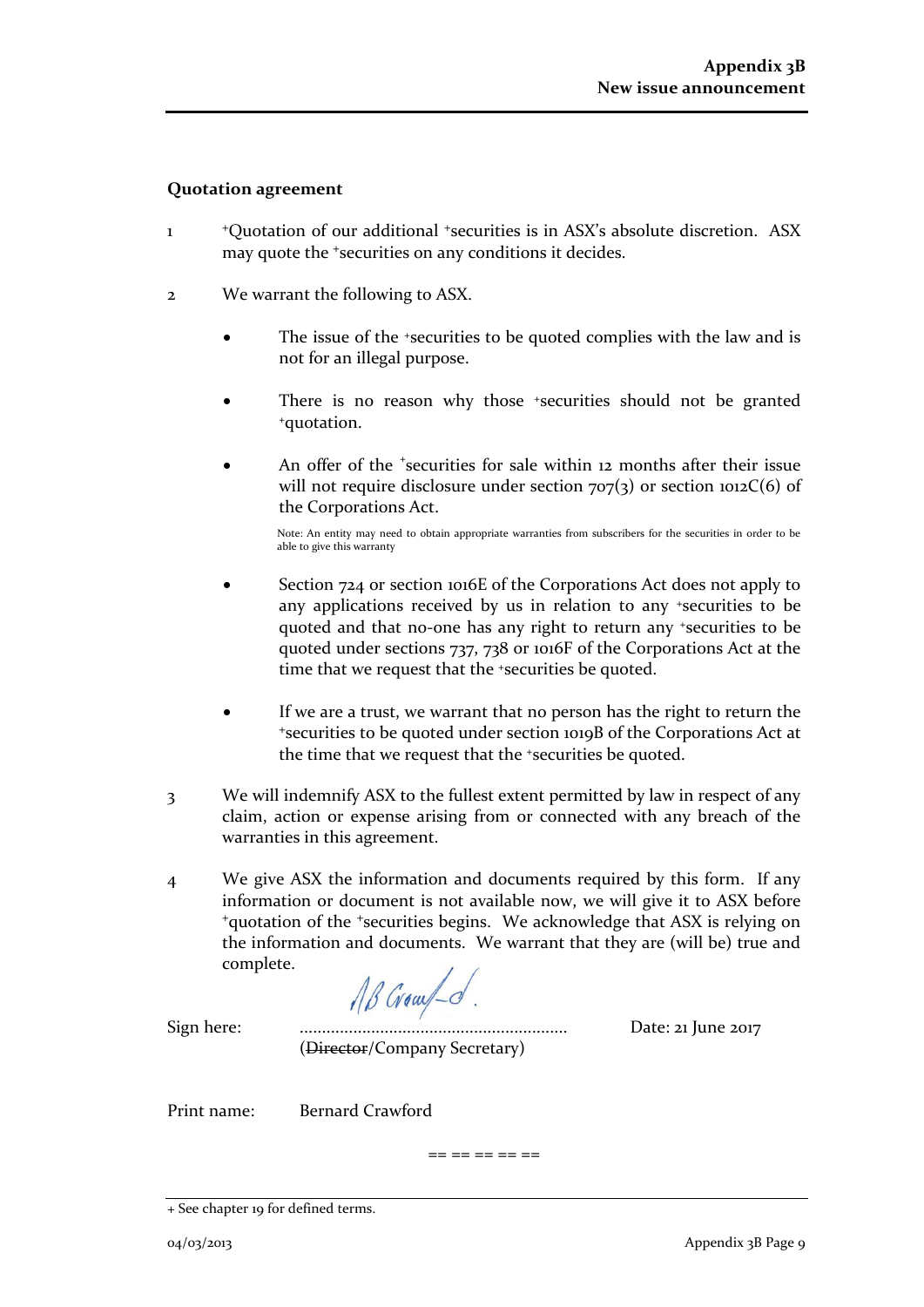# **Appendix 3B – Annexure 1**

## **Calculation of placement capacity under rule 7.1 and rule 7.1A for eligible entities**

Introduced 01/08/12 Amended 04/03/13

## **Part 1**

| Rule 7.1 – Issues exceeding 15% of capital<br>Step 1: Calculate "A", the base figure from which the placement<br>capacity is calculated                                                                                                                                                                                                      |                                          |  |  |  |
|----------------------------------------------------------------------------------------------------------------------------------------------------------------------------------------------------------------------------------------------------------------------------------------------------------------------------------------------|------------------------------------------|--|--|--|
|                                                                                                                                                                                                                                                                                                                                              |                                          |  |  |  |
| Add the following:                                                                                                                                                                                                                                                                                                                           |                                          |  |  |  |
| Number of fully paid <sup>+</sup> ordinary securities<br>$\bullet$<br>issued in that 12 month period under an<br>exception in rule 7.2                                                                                                                                                                                                       |                                          |  |  |  |
| Number of fully paid <sup>+</sup> ordinary securities<br>issued in that 12 month period with<br>shareholder approval                                                                                                                                                                                                                         | 59,665,051 (subject of this Appendix 3B) |  |  |  |
| Number of partly paid +ordinary<br>$\bullet$<br>securities that became fully paid in that<br>12 month period                                                                                                                                                                                                                                 |                                          |  |  |  |
| Note:<br>Include only ordinary securities here -<br>other classes of equity securities cannot<br>be added<br>Include here (if applicable) the securities<br>$\bullet$<br>the subject of the Appendix 3B to which<br>this form is annexed<br>It may be useful to set out issues of<br>securities on different dates as separate<br>line items |                                          |  |  |  |
| <b>Subtract</b> the number of fully paid +ordinary<br>securities cancelled during that 12 month<br>period                                                                                                                                                                                                                                    | Nil                                      |  |  |  |
| "A"                                                                                                                                                                                                                                                                                                                                          | 848,436,136                              |  |  |  |

<sup>+</sup> See chapter 19 for defined terms.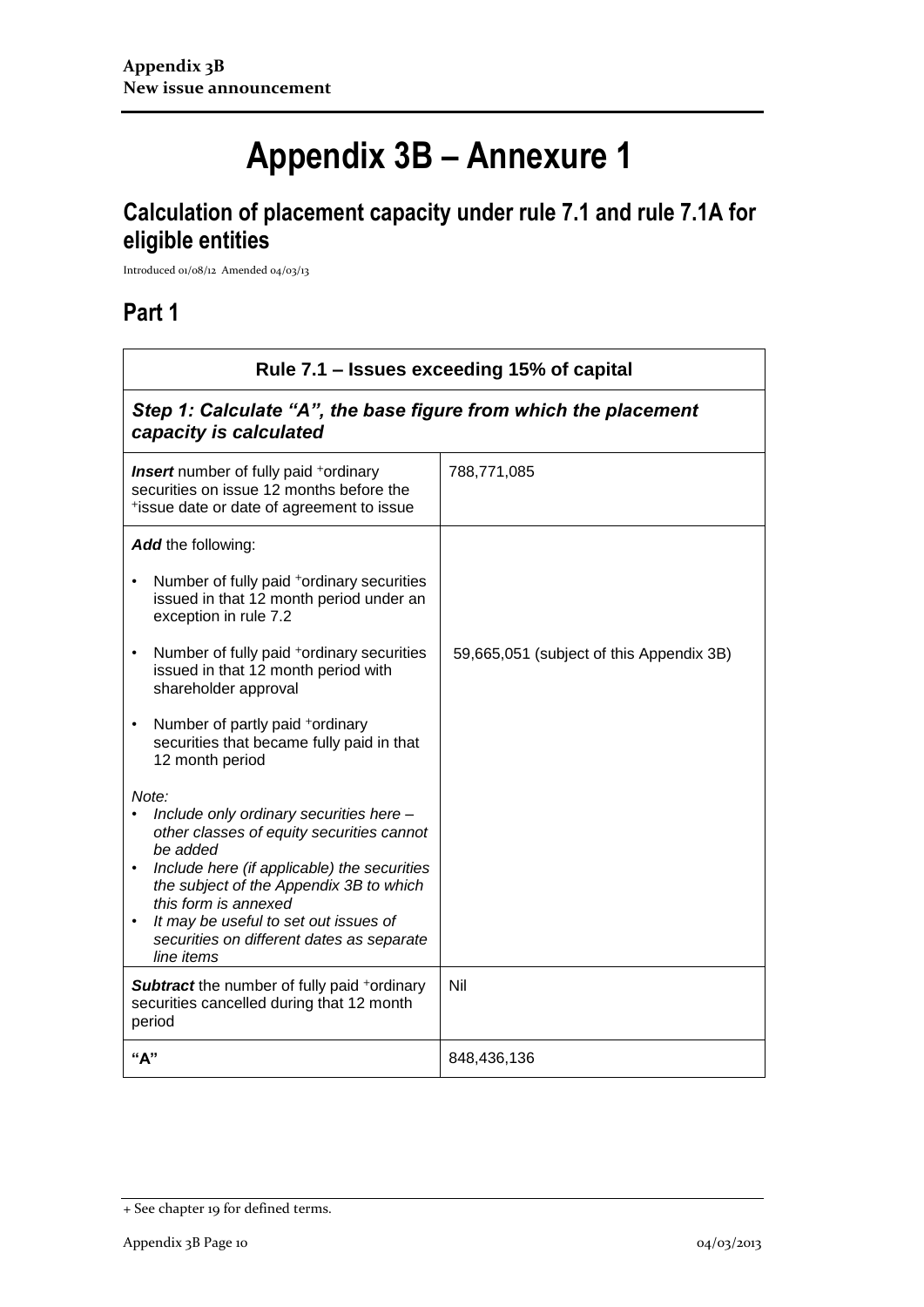| Step 2: Calculate 15% of "A"                                                                                                                                                                                                                                                                                                                                               |                                                                                       |  |  |  |  |
|----------------------------------------------------------------------------------------------------------------------------------------------------------------------------------------------------------------------------------------------------------------------------------------------------------------------------------------------------------------------------|---------------------------------------------------------------------------------------|--|--|--|--|
| "B"                                                                                                                                                                                                                                                                                                                                                                        | 0.15                                                                                  |  |  |  |  |
|                                                                                                                                                                                                                                                                                                                                                                            | [Note: this value cannot be changed]                                                  |  |  |  |  |
| Multiply "A" by 0.15                                                                                                                                                                                                                                                                                                                                                       | 127,265,420                                                                           |  |  |  |  |
| Step 3: Calculate "C", the amount of placement capacity under rule<br>7.1 that has already been used                                                                                                                                                                                                                                                                       |                                                                                       |  |  |  |  |
| <b>Insert</b> number of <sup>+</sup> equity securities issued<br>or agreed to be issued in that 12 month                                                                                                                                                                                                                                                                   | Nil                                                                                   |  |  |  |  |
| period not counting those issued:                                                                                                                                                                                                                                                                                                                                          | (Note: the issue of the Options that are the<br>subject of this Appendix 3B have been |  |  |  |  |
| Under an exception in rule 7.2                                                                                                                                                                                                                                                                                                                                             | approved by shareholders. Consequently,<br>those securities do not count towards "C") |  |  |  |  |
| Under rule 7.1A                                                                                                                                                                                                                                                                                                                                                            |                                                                                       |  |  |  |  |
| With security holder approval under rule<br>$\bullet$<br>7.1 or rule 7.4                                                                                                                                                                                                                                                                                                   |                                                                                       |  |  |  |  |
| Note:<br>This applies to equity securities, unless<br>$\bullet$<br>specifically excluded - not just ordinary<br>securities<br>Include here (if applicable) the securities<br>$\bullet$<br>the subject of the Appendix 3B to which<br>this form is annexed<br>It may be useful to set out issues of<br>$\bullet$<br>securities on different dates as separate<br>line items |                                                                                       |  |  |  |  |
| "C"                                                                                                                                                                                                                                                                                                                                                                        | Nil                                                                                   |  |  |  |  |
| Step 4: Subtract "C" from ["A" x "B"] to calculate remaining<br>placement capacity under rule 7.1                                                                                                                                                                                                                                                                          |                                                                                       |  |  |  |  |
| "A" x 0.15                                                                                                                                                                                                                                                                                                                                                                 | 127,265,420                                                                           |  |  |  |  |
| Note: number must be same as shown in<br>Step <sub>2</sub>                                                                                                                                                                                                                                                                                                                 |                                                                                       |  |  |  |  |
| Subtract "C"                                                                                                                                                                                                                                                                                                                                                               | Nil                                                                                   |  |  |  |  |
| Note: number must be same as shown in                                                                                                                                                                                                                                                                                                                                      |                                                                                       |  |  |  |  |

**Total** ["A" x 0.15] – "C" 127,265,420 *[Note: this is the remaining placement capacity under rule 7.1]*

*Step 3*

<sup>+</sup> See chapter 19 for defined terms.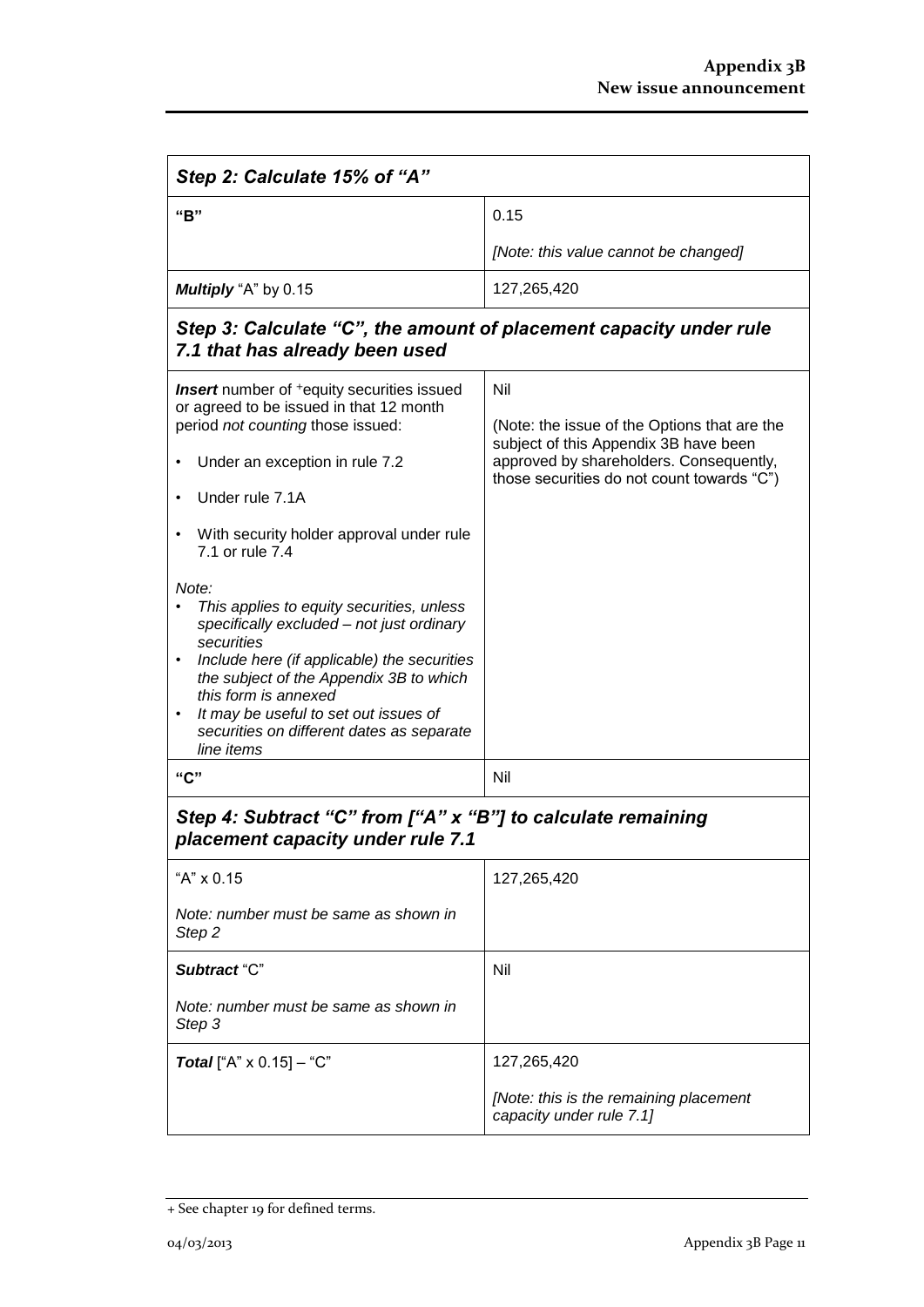## **Part 2**

| Rule 7.1A - Additional placement capacity for eligible entities                                                                                                                                                                                                                                                                                                                                                                                                                                                           |                                    |  |  |  |
|---------------------------------------------------------------------------------------------------------------------------------------------------------------------------------------------------------------------------------------------------------------------------------------------------------------------------------------------------------------------------------------------------------------------------------------------------------------------------------------------------------------------------|------------------------------------|--|--|--|
| Step 1: Calculate "A", the base figure from which the placement<br>capacity is calculated                                                                                                                                                                                                                                                                                                                                                                                                                                 |                                    |  |  |  |
| "A"                                                                                                                                                                                                                                                                                                                                                                                                                                                                                                                       | 848,436,136                        |  |  |  |
| Note: number must be same as shown in<br>Step 1 of Part 1                                                                                                                                                                                                                                                                                                                                                                                                                                                                 |                                    |  |  |  |
| Step 2: Calculate 10% of "A"                                                                                                                                                                                                                                                                                                                                                                                                                                                                                              |                                    |  |  |  |
| "D"                                                                                                                                                                                                                                                                                                                                                                                                                                                                                                                       | 0.10                               |  |  |  |
|                                                                                                                                                                                                                                                                                                                                                                                                                                                                                                                           | Note: this value cannot be changed |  |  |  |
| Multiply "A" by 0.10                                                                                                                                                                                                                                                                                                                                                                                                                                                                                                      | 84,843,613                         |  |  |  |
| Step 3: Calculate "E", the amount of placement capacity under rule<br>7.1A that has already been used                                                                                                                                                                                                                                                                                                                                                                                                                     |                                    |  |  |  |
| <b>Insert</b> number of <sup>+</sup> equity securities issued<br>or agreed to be issued in that 12 month<br>period under rule 7.1A                                                                                                                                                                                                                                                                                                                                                                                        | Nil                                |  |  |  |
| Notes:<br>This applies to equity securities - not<br>just ordinary securities<br>Include here $-$ if applicable $-$ the<br>$\bullet$<br>securities the subject of the Appendix<br>3B to which this form is annexed<br>Do not include equity securities issued<br>$\bullet$<br>under rule 7.1 (they must be dealt with<br>in Part 1), or for which specific security<br>holder approval has been obtained<br>It may be useful to set out issues of<br>$\bullet$<br>securities on different dates as separate<br>line items |                                    |  |  |  |
| "E"                                                                                                                                                                                                                                                                                                                                                                                                                                                                                                                       | Nil                                |  |  |  |

<sup>+</sup> See chapter 19 for defined terms.